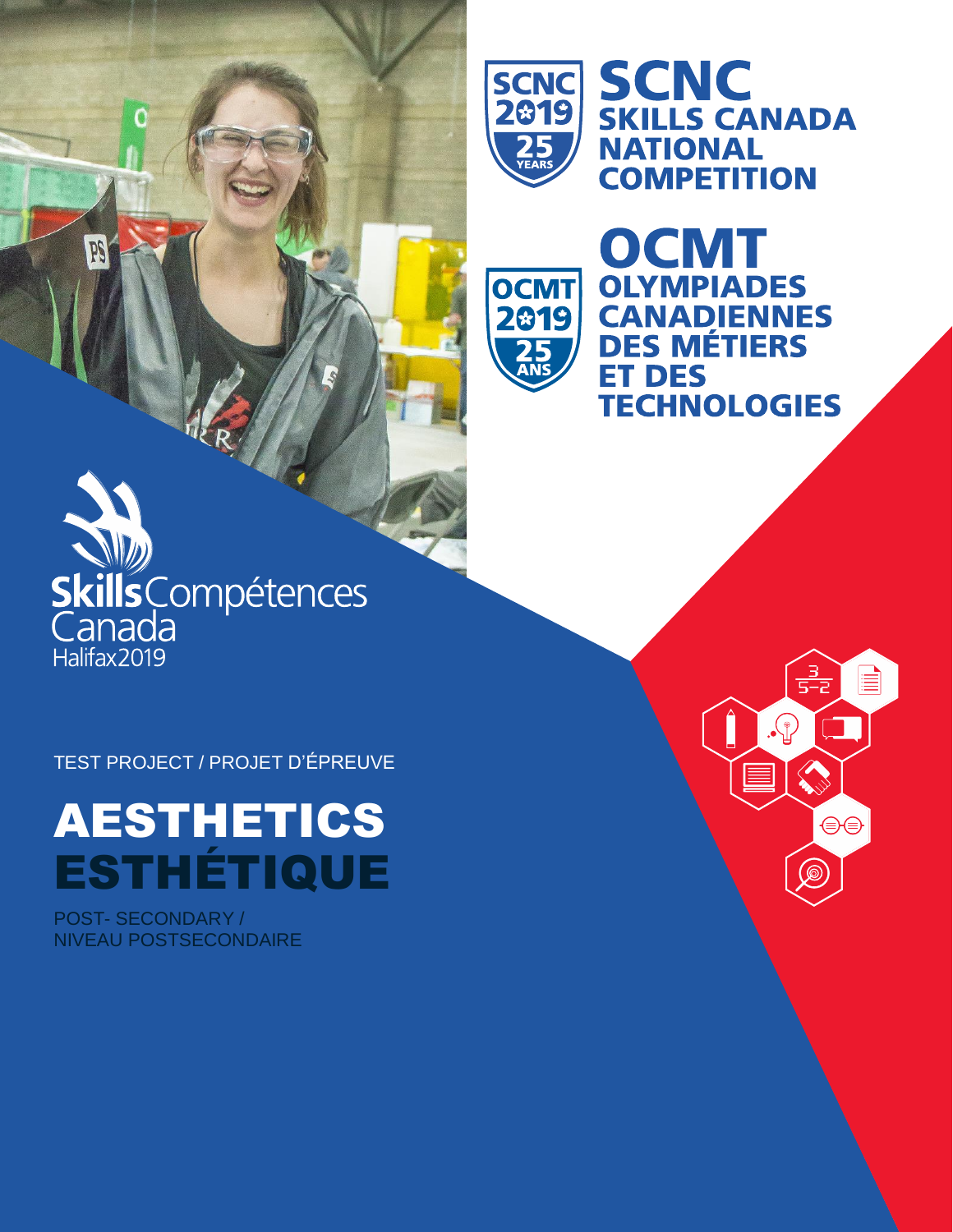

Welcome to the 2019 National Aesthetics (30) Competition. Congratulations on participating in such an exciting and rewarding competition.

Models for all competitions will be provided by the host province.

During the competition you will be judged in the following areas:

Professional presentation, technical skills, organizational skills, communication, sanitation and complying with health and safety.

- □ Advanced Facial Treatment with Electrotherapy (Female model)
- □ Body Therapy Treatment Bed Pedicure (Female model).
- □ Manicure with nail art on natural nails. (Female model).
- □ Creative Makeup Application and Complimentary Nail Art (Female model)

# **Orientation for competitors and trainers:**

**Competitors are to bring a copy of the Contest Description, Project and any other documents pertaining to the Aesthetics competition.**

**During the competitor orientation, you will have the opportunity to familiarize yourself with the equipment, products and tools. Competitors and trainers will have the opportunity to ask questions at this time.**

# **Advanced Facial with Electrotherapy (using high frequency and steamer)**

Skin analysis and consultation forms that will be used during competition will be posted online for each competitor to practice with.

Timing for the Advanced Facial test will include consultation and skin analysis. When recording information, explanations must be clear, but brief. Judges may refer to analysis sheets before and throughout the tests.

#### **Manicure with Nail Art:**

Nail art must be free hand using only the brush and/or dotter tool provided by LCN. Finished nail art must represent the final picture(s) and follow the steps provided. An LED lamp will be supplied for the gel polish portion of the competition, provided by LCN.

#### **Makeup with Creative Design and Nail Art:**

The makeup for the foundation, concealer, colour corrector, primer, highlighting, contouring, and translucent powder will be provided to the competitor. Nail tips and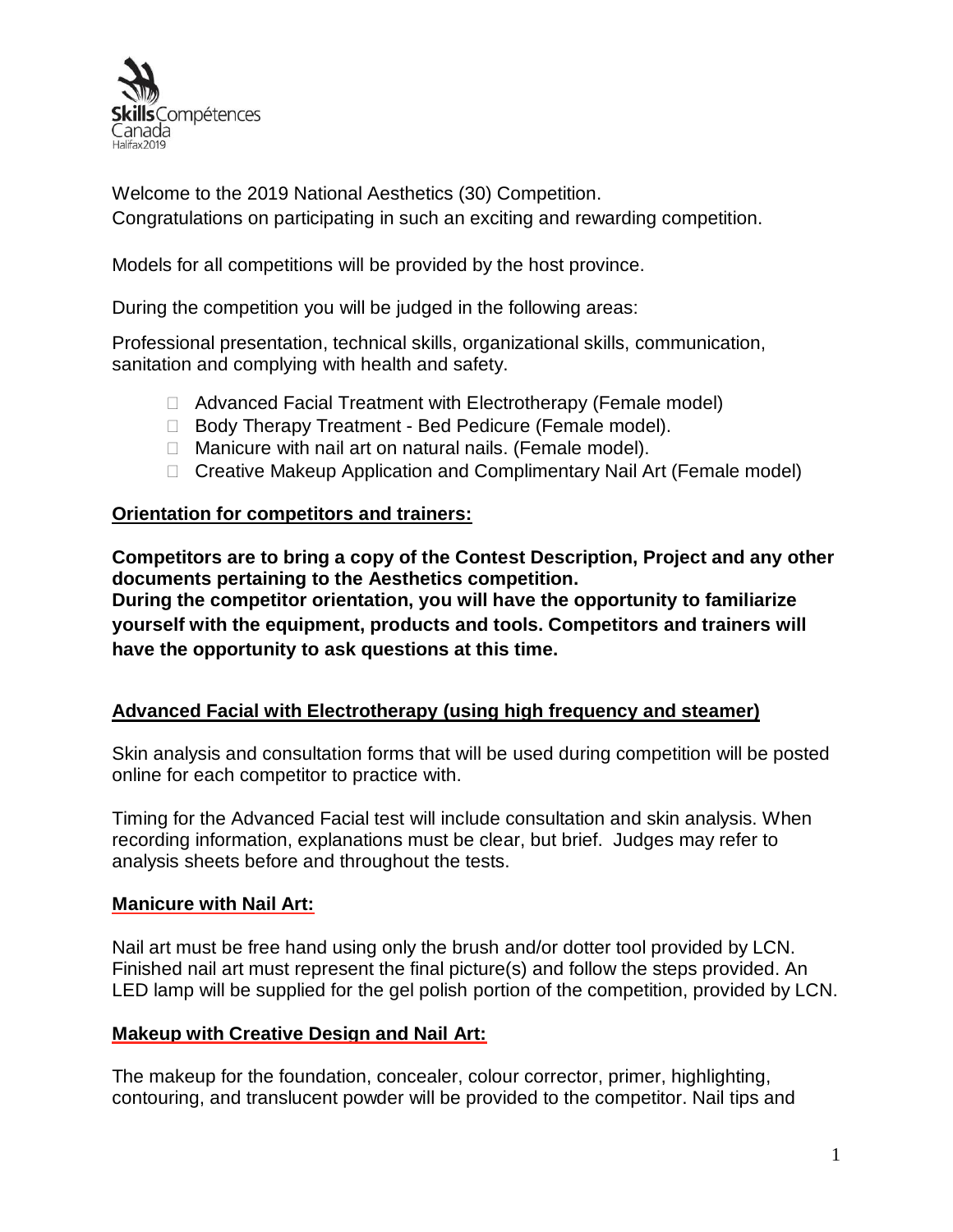

adhesive along with the glue for nail design will be provided by LCN. Competitors will supply all their own creative makeup, strip lashes, lash glue, and nail art supplies, to complete their desired look.

No colour bleeding and no corrections during the application. Nail art must be free hand using only nail art brushes and dotter. Decals, polish with built in striper brush, corrector pens, guideline tape, or any other tools will not be allowed.

# **Body Therapy Treatment (Pedicure):**

The treatment will consist of a pedicure to be done on a massage table/bed. All pedicure products will be supplied by LCN. Refer to the steps in the Pedicure description.

# **Tasks and Checkpoints:**

You will be given a specified time for each task. Judging is done throughout each task, so you will need to be aware of these CHECK POINTS indicated in your instructions. It is the competitors' responsibility to ensure that judges check the models prior to commencing any treatment.

All tests must be finished within the given time. Other than judging time, no extra time will be granted.

**Note:** If you are in doubt about any other tools or equipment you wish to use, check with the chair of the committee prior to the competition date or at orientation.

**Note:** Each test must be performed using the provided number of towels.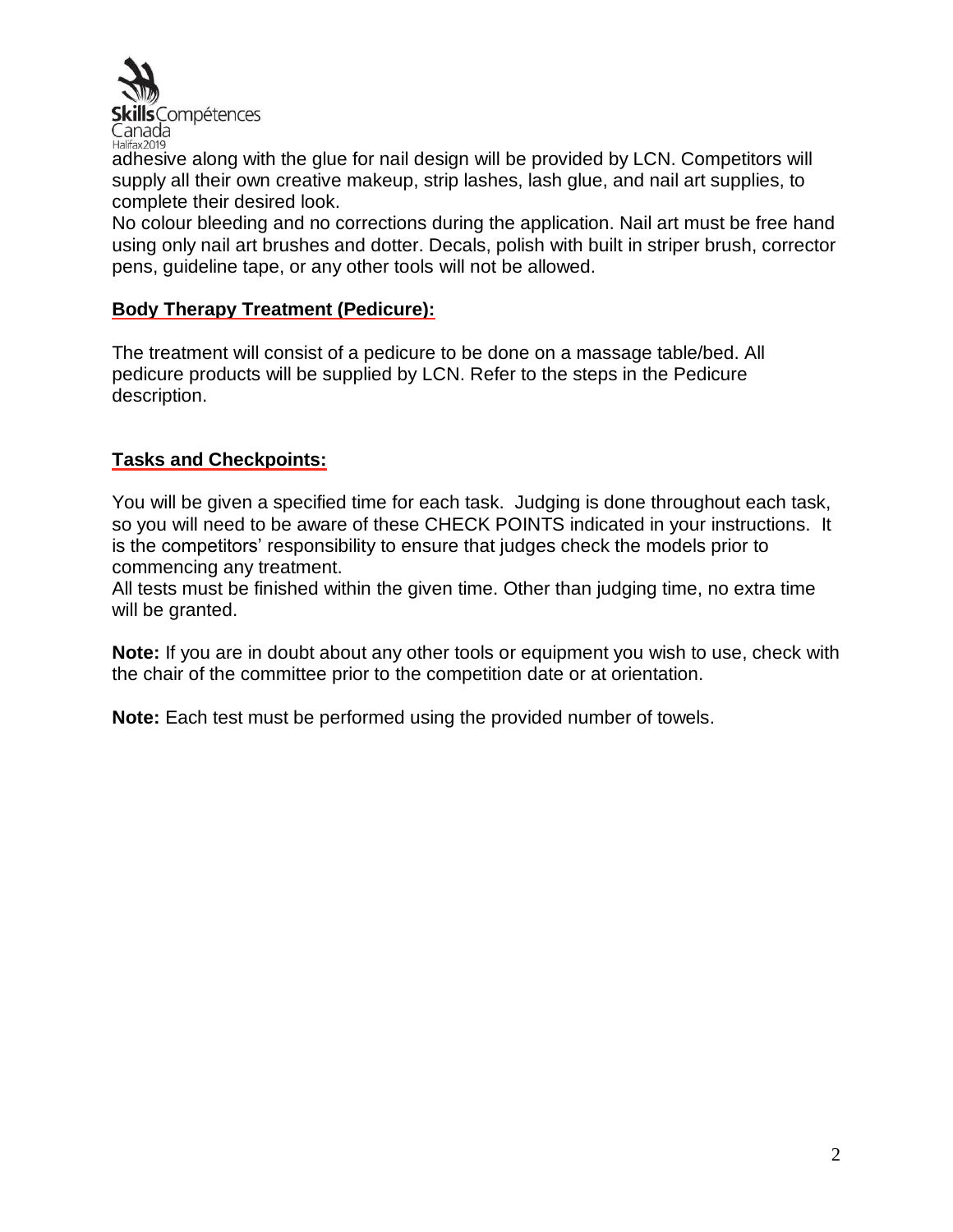

| <b>TEST</b>                                                                   | <b>NUMBER OF TOWELS NEEDED FOR</b><br><b>THE COMPETITION</b>                                  |
|-------------------------------------------------------------------------------|-----------------------------------------------------------------------------------------------|
| Facial                                                                        | 1 Large, 8 medium                                                                             |
| <b>Manicure with Nail Art</b>                                                 | 6 medium                                                                                      |
| Body Therapy Treatment - Pedicure to be 2 large; 6 medium<br>performed in bed |                                                                                               |
| Art                                                                           | Creative Makeup with Complimentary Nail 3 medium (1 medium for makeup, 2<br>medium for nails) |

Competitors may choose not to use all towels.

Points will be awarded throughout each test for professionalism and complying with occupational health and safety.

| <b>Personal Protective Equipment (PPE) required</b>                                                       |                             |                                                                                  |  |
|-----------------------------------------------------------------------------------------------------------|-----------------------------|----------------------------------------------------------------------------------|--|
| <b>TEST</b>                                                                                               | <b>PPE</b>                  | <b>UNIFORM</b>                                                                   |  |
| Body Therapy Treatment - Gloves(vinyl),<br>Pedicure to be performed in dust/protective facial mask<br>bed |                             | Throughout the competition<br>the competitor must wear<br>black uniform of their |  |
| Facial                                                                                                    | Finger cots or gloves       | choice with black closed<br>toed shoes, and black                                |  |
| <b>Manicure with Nail Art</b>                                                                             | Dust/protective facial mask | socks                                                                            |  |
| with $\vert N/A \vert$<br>Creative<br>Makeup<br><b>Complimentary Nail Art</b>                             |                             |                                                                                  |  |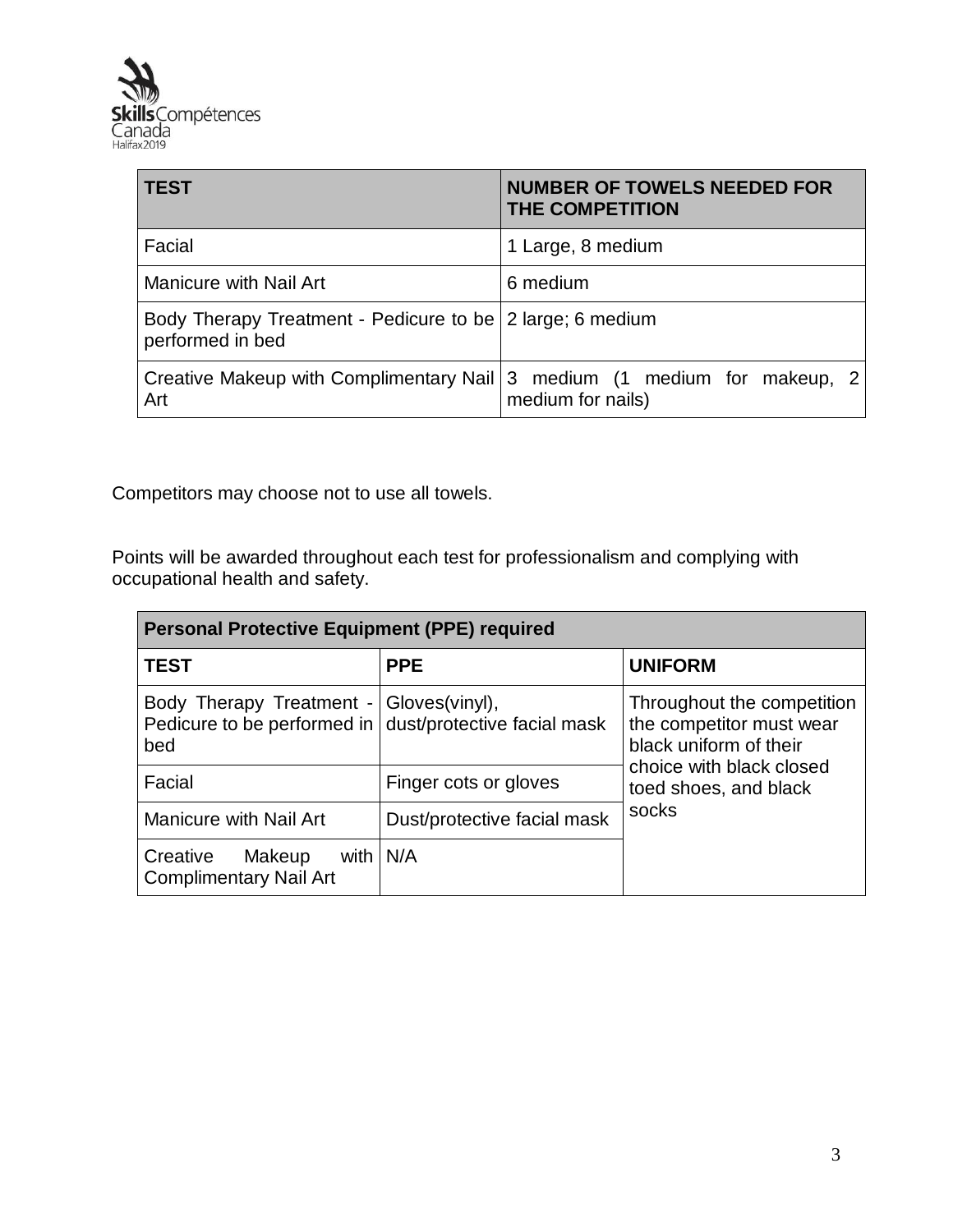

Below are examples of the closed toed shoes, socks and uniform to be provided by the competitor



# **MARKING SUMMARY**

| <b>Skill Area</b>                                           | <b>Time</b> | <b>Model</b> | <b>Maximum</b><br><b>Mark</b> |
|-------------------------------------------------------------|-------------|--------------|-------------------------------|
| Advanced Facial Treatment                                   | 3 Hours     | Female Model | 30                            |
| Body Therapy Treatment - Pedicure to be<br>performed in bed | 3 Hours     | Female Model | 20                            |
| Manicure with nail art                                      | 3 hours     | Female Model | 20                            |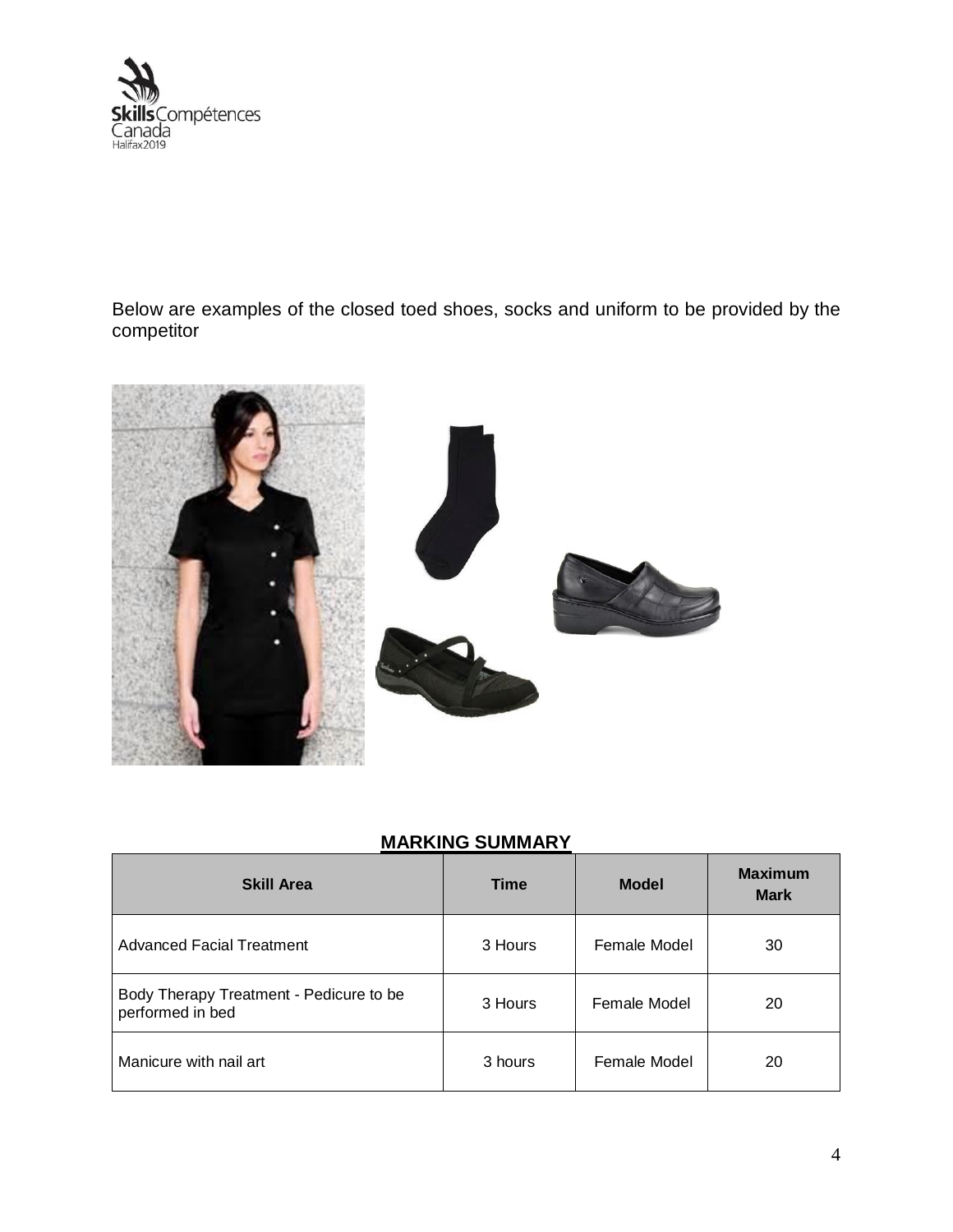

| Creative Makeup Application with<br>complimentary nail art | 3 hours         | Female Model | 30  |
|------------------------------------------------------------|-----------------|--------------|-----|
| <b>TOTAL:</b>                                              | <b>12 Hours</b> |              | 100 |

| Day 1 |                                              |                       |                                     |  |
|-------|----------------------------------------------|-----------------------|-------------------------------------|--|
| Group | AM                                           |                       | <b>PM</b>                           |  |
| A     | <b>Advanced Facial Treatment</b>             |                       | <b>Manicure with Nail Art</b>       |  |
| B     | <b>Manicure with Nail Art</b>                |                       | <b>Advanced Facial Treatment</b>    |  |
|       |                                              |                       |                                     |  |
|       | <b>Schedule</b>                              |                       |                                     |  |
|       | 8:00 am<br>Competitors room open             |                       |                                     |  |
|       | 8:45 am                                      |                       | Daily briefing and review of safety |  |
|       | 9:00am -12:00 pm<br><b>Facial /Manicure</b>  | AM competition begins |                                     |  |
|       | $12:15 - 1:15$ pm                            | <b>LUNCH</b>          |                                     |  |
|       | 1:30 pm - 4:30 pm<br><b>Manicure /Facial</b> | PM competition begins |                                     |  |
|       | 4:30 pm                                      | Competition ends      |                                     |  |

**Note:** This is a tentative schedule. Start and end times may vary.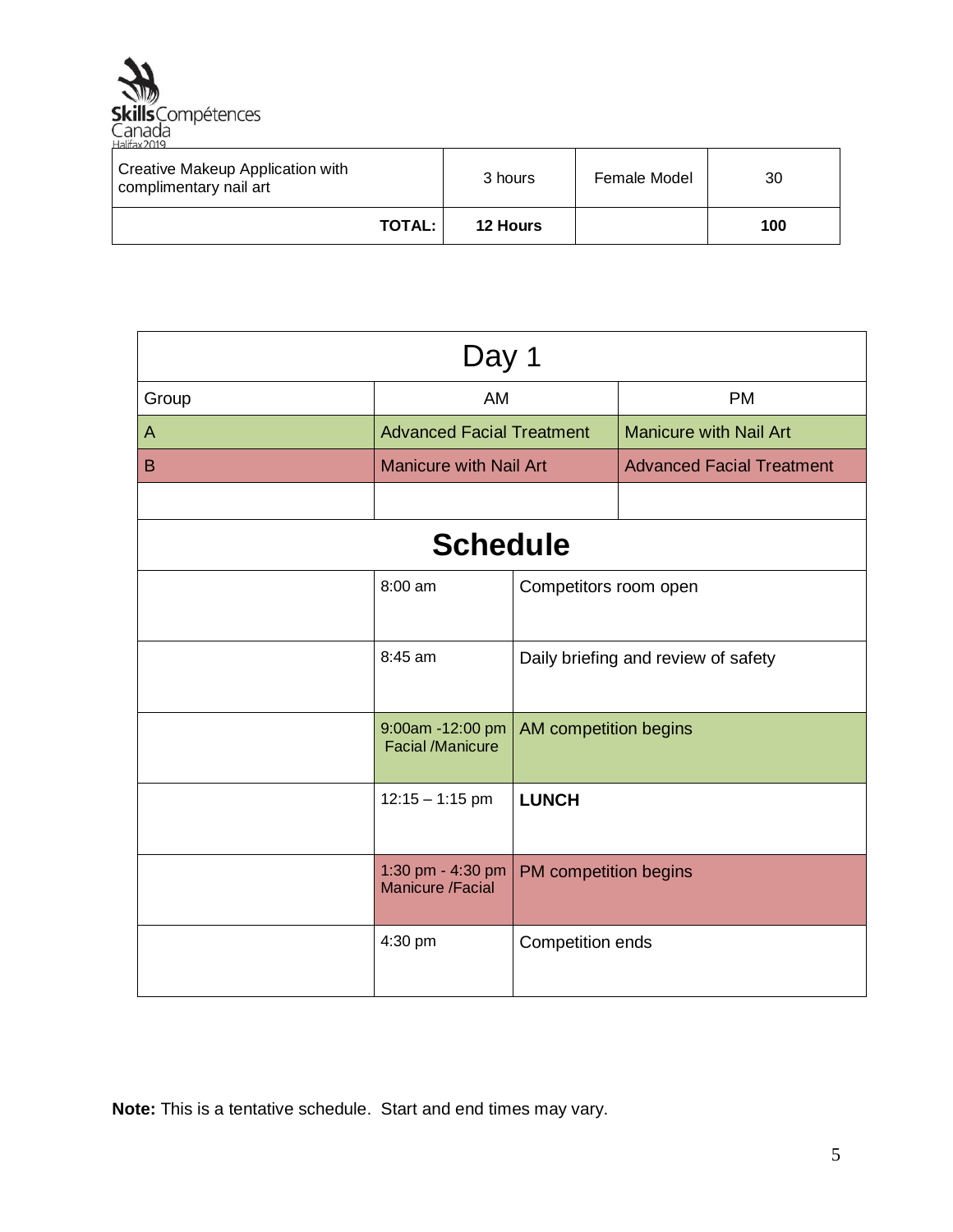

| Day 2        |                                                                          |                   |                                                               |
|--------------|--------------------------------------------------------------------------|-------------------|---------------------------------------------------------------|
| Group        | AM                                                                       |                   | <b>PM</b>                                                     |
| A            | <b>Creative Make Up with</b><br><b>Complimentary Nail Art</b>            |                   | <b>Body Therapy Treatment -</b><br>Pedicure                   |
| <sub>B</sub> | <b>Body Therapy Treatment</b><br>Pedicure                                |                   | <b>Creative Make Up with</b><br><b>Complimentary Nail Art</b> |
|              |                                                                          |                   |                                                               |
|              | <b>Schedule</b>                                                          |                   |                                                               |
|              | 8:00 am                                                                  |                   | Competitors room open                                         |
|              | 8:45 am                                                                  |                   | Outline of day and safety                                     |
|              | 9:00am -12:00 pm<br>Make Up /Body<br><b>Treatment - Bed</b><br>Pedicure  |                   | AM competition begins                                         |
|              | $12:15 - 1:15$ pm                                                        | <b>LUNCH</b>      |                                                               |
|              | 1:30 pm - 4:30 pm<br>Makeup / Body<br><b>Treatment - Bed</b><br>Pedicure |                   | PM competition begins                                         |
|              | 4:30 pm                                                                  | Competition ends! |                                                               |

**Note:** This is a tentative schedule. Start and end times may vary.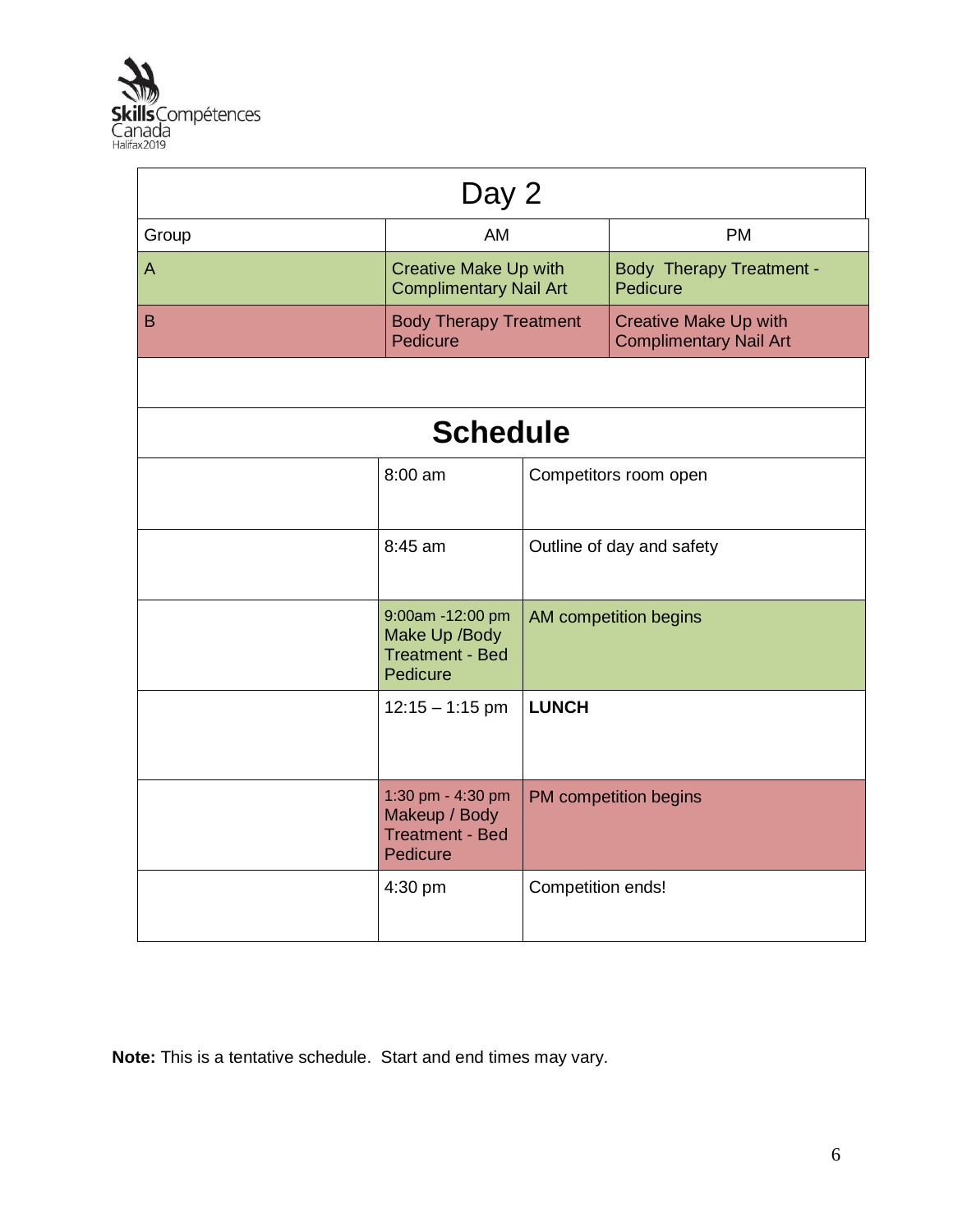

# **Advanced Facial Treatment**

| Time allotted: 3.0 hours<br>Maximum mark: 30 |                                                                                                             | <b>Model: Female</b>                                                                                                                                         |  |  |
|----------------------------------------------|-------------------------------------------------------------------------------------------------------------|--------------------------------------------------------------------------------------------------------------------------------------------------------------|--|--|
| <b>Starting time</b>                         | Group                                                                                                       |                                                                                                                                                              |  |  |
| 9:00 am                                      | A                                                                                                           |                                                                                                                                                              |  |  |
| 1:30 pm                                      | $\overline{B}$                                                                                              |                                                                                                                                                              |  |  |
| <b>Time</b>                                  | <b>Task</b>                                                                                                 | <b>Skill checklist</b>                                                                                                                                       |  |  |
| 15 minutes                                   | Pre-services                                                                                                | Treatment area and competitor is<br>prepared and organized.                                                                                                  |  |  |
| 15 minutes                                   | Installation of<br>model.<br>Preliminary skin<br>analysis                                                   | Model is greeted and prepared for the<br>service.<br>Model hair is protected<br>Client consultation and preliminary<br>skin analysis is performed            |  |  |
| 5 minutes                                    | Check Point - Break for judging.<br>Checking model preparation.                                             |                                                                                                                                                              |  |  |
| 25 minutes                                   | Eye & lip make<br>up removal.<br><b>Cleansing steps</b><br>and skin<br>analysis<br>performed.               | Product choices made<br>First cleanse performed<br>Analysis with mag lamp. Findings<br>recorded on provided skin analysis forms.<br>Second cleanse performed |  |  |
| 10 minutes                                   | Check Point – Break for judging.<br>Judges to review analysis forms and compare findings to<br>models skin. |                                                                                                                                                              |  |  |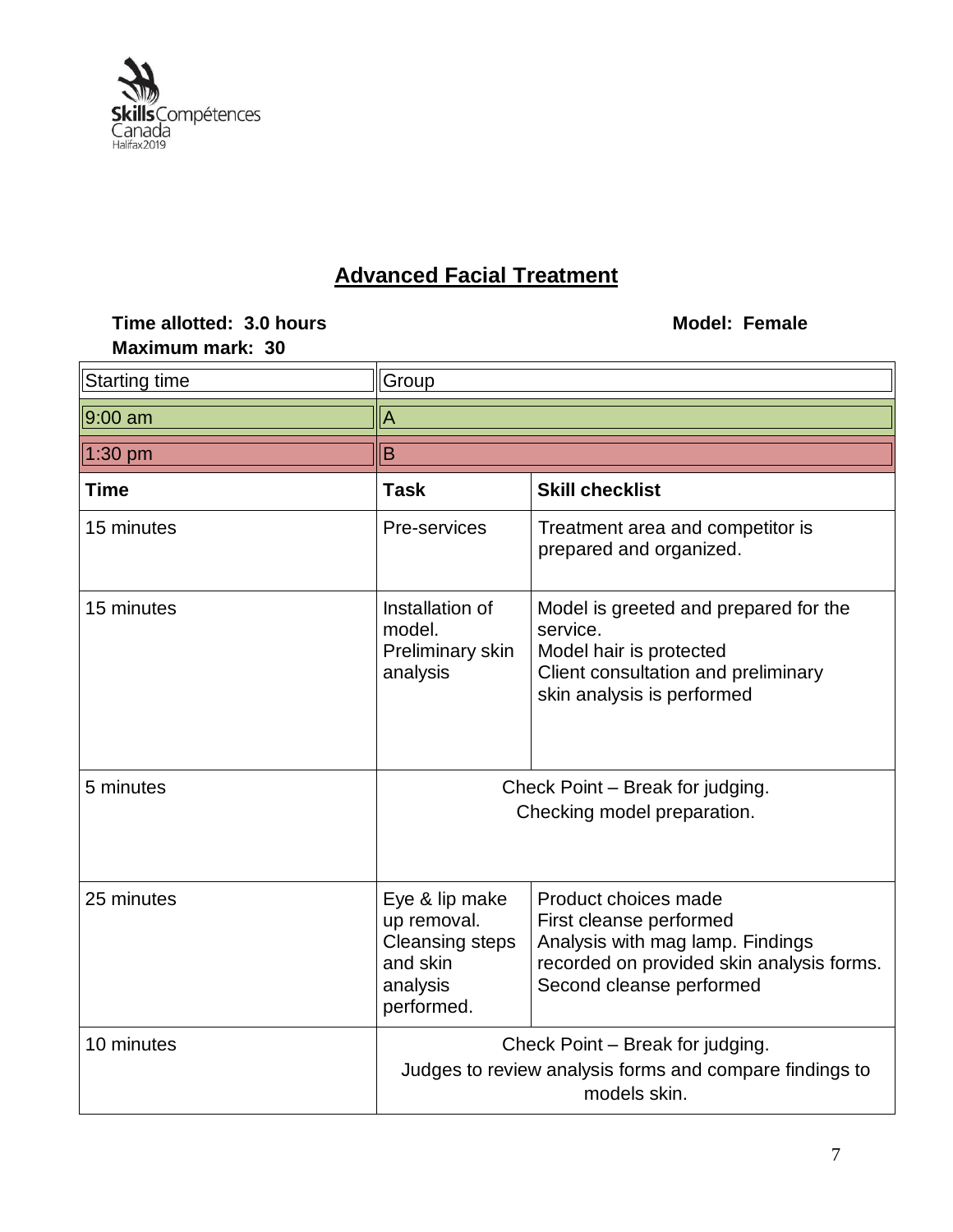

| 10 minutes | Skin toning and<br>exfoliation<br>performed                                                     | Procedure is performed according to plan and<br>must include the following; face, neck<br>decollate.<br>Skin toned and exfoliated.<br>Steamer to be used during exfoliation.<br>Removal of exfoliant.                                                                                                                                                         |
|------------|-------------------------------------------------------------------------------------------------|---------------------------------------------------------------------------------------------------------------------------------------------------------------------------------------------------------------------------------------------------------------------------------------------------------------------------------------------------------------|
| 10 minutes |                                                                                                 | Check Point – Break for judging. Judges to check correct<br>removal of exfoliant.                                                                                                                                                                                                                                                                             |
| 20 minutes | Advanced facial<br>treatment                                                                    | Massage movement performed on face, neck<br>and decollate must demonstrate effleurage,<br>tapotement, and petrissage movements for a<br>minimum of 10 minutes.<br>Removal of massage medium.<br>Serum to be infused using high frequency<br>machine<br>Application of appropriate mask to face neck<br>to the collar bone                                     |
| 10 minutes | checkpoint                                                                                      | Judges to check correct application of mask.                                                                                                                                                                                                                                                                                                                  |
| 20 minutes | Hand, arm &<br>Shoulder<br>massage.<br>Mask removal<br>Application of<br>finishing<br>products. | Hand, arm and shoulder massage performed<br>during masking for a minimum of ten minutes.<br>Must show effleurage and petrissage<br>movements.<br>Complete removal of mask<br>Apply eye cream, moisturizer and UV<br>protection.<br>Order of treatment may vary but be in logical<br>sequence. Individual application of each<br>product must be demonstrated. |
| 10 minutes | Checkpoint for<br>judging                                                                       | Checking for correct removal of mask.                                                                                                                                                                                                                                                                                                                         |
| 15 minutes | Model exit and<br>post service<br>clean up.                                                     | Assist model to change room and waiting area<br>to exit and treatment<br>Clean up.                                                                                                                                                                                                                                                                            |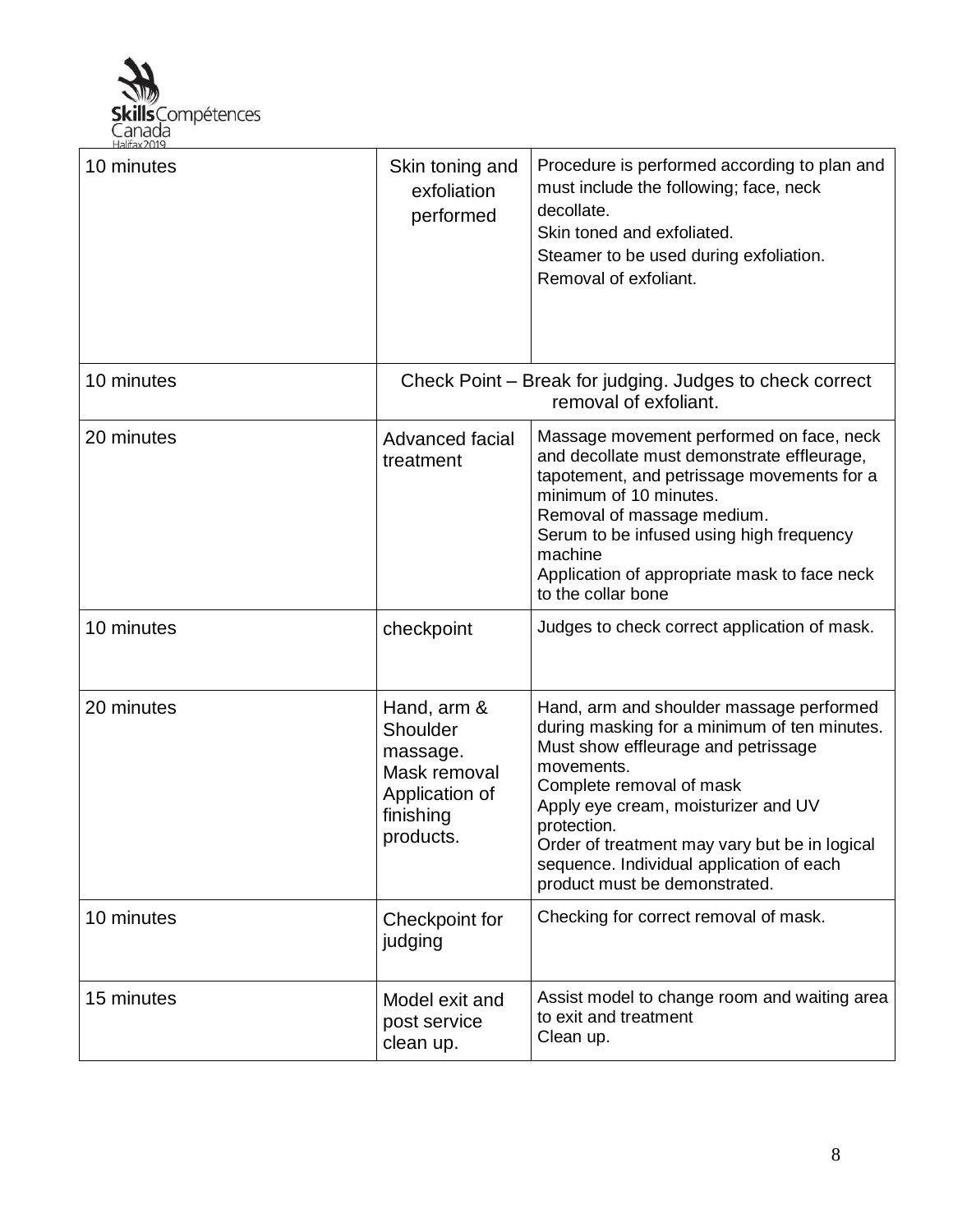

Π

| 15 minutes                                 | Final judging.                                                      |                |       |                                                                                                                                                                                                                                                                                                               |
|--------------------------------------------|---------------------------------------------------------------------|----------------|-------|---------------------------------------------------------------------------------------------------------------------------------------------------------------------------------------------------------------------------------------------------------------------------------------------------------------|
| Time allotted: 3 hours<br>Maximum mark: 20 | <b>Manicure Service with Nail Art</b>                               |                |       | <b>Model: Female</b>                                                                                                                                                                                                                                                                                          |
| <b>Starting time</b>                       |                                                                     |                | Group |                                                                                                                                                                                                                                                                                                               |
| $9:00$ am                                  |                                                                     | B              |       |                                                                                                                                                                                                                                                                                                               |
| $1:30$ pm                                  |                                                                     | $\overline{A}$ |       |                                                                                                                                                                                                                                                                                                               |
| <b>Time</b>                                | Task                                                                |                |       | <b>Skill checklist</b>                                                                                                                                                                                                                                                                                        |
| 10 minutes                                 | Pre-service and model<br>installation                               |                |       | Treatment area prepared<br>Model prepared for service and<br>verbal consultation completed along<br>with visual analysis                                                                                                                                                                                      |
| 10 minutes                                 | Remove polish                                                       |                |       | Red polish removed from all 10<br>fingers without staining skin of model<br>or competitor.                                                                                                                                                                                                                    |
| 5 minutes                                  |                                                                     |                |       | Check Point - Break for judging                                                                                                                                                                                                                                                                               |
| 30 minutes                                 | Dry manicure application, filing,<br>cuticle work, buffing and prep |                |       | Nails filed, shaped. Cuticle work<br>performed.<br>Nails are buffed<br>preparation for gel polish application<br>nails are dehydrated and prepared for<br>gel polish application                                                                                                                              |
| 10 minutes                                 | Check Point - Break for judging                                     |                |       |                                                                                                                                                                                                                                                                                                               |
| 40 minutes                                 | Polish and nail art                                                 |                |       | Gel base coat application to all ten<br>fingers<br>Free hand gel polish application (no<br>other tools to be used other than the<br>ones provided by LCN)<br>Nail art performed on all ten fingers<br>following exact steps as pictured on skills<br>website. Gel top coat application to all<br>ten fingers. |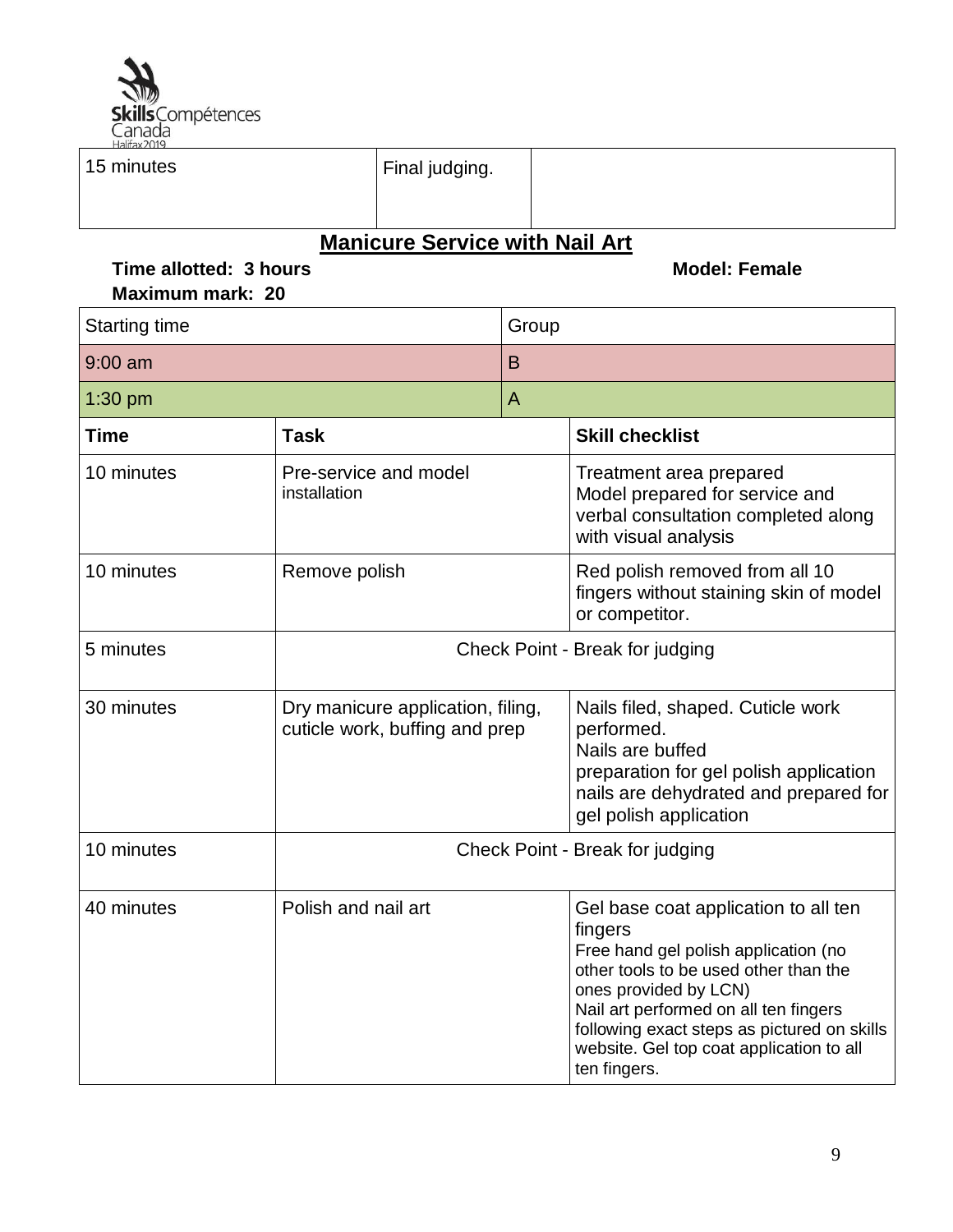

| 15 minutes                  | Check Point - Break for judging                       |                                                                                                                                                                                                                                                                                                                                                 |
|-----------------------------|-------------------------------------------------------|-------------------------------------------------------------------------------------------------------------------------------------------------------------------------------------------------------------------------------------------------------------------------------------------------------------------------------------------------|
| 10 minutes                  | Exfoliation of lower arm and hand                     | Scrub is performed and removed,<br>leaving no residue with towel/s from<br>hot towel cabinet only.                                                                                                                                                                                                                                              |
| 5 minutes                   | Check Point - Break for judging                       |                                                                                                                                                                                                                                                                                                                                                 |
| 15 minutes                  | Mask application and massage<br>on lower arm and hand | Application of hydrating hand mask to<br>lower arm and hand.<br>Massage performed on lower arm<br>and hand for 10 minutes. Massage to<br>demonstrate classical movement:<br>effleurage, petrissage, tapotement<br>and passive joint movements.<br>Excessive products removed from<br>models' nails, arm and hand using a<br>dry towel or gauze. |
| 10 minutes                  | Check Point - Break for judging                       |                                                                                                                                                                                                                                                                                                                                                 |
| 10 minutes                  | Model exit and post service -<br>clean up             | Assist model to exit and treatment<br>area is cleaned up and disinfected.                                                                                                                                                                                                                                                                       |
| 10 minutes<br>Final judging |                                                       |                                                                                                                                                                                                                                                                                                                                                 |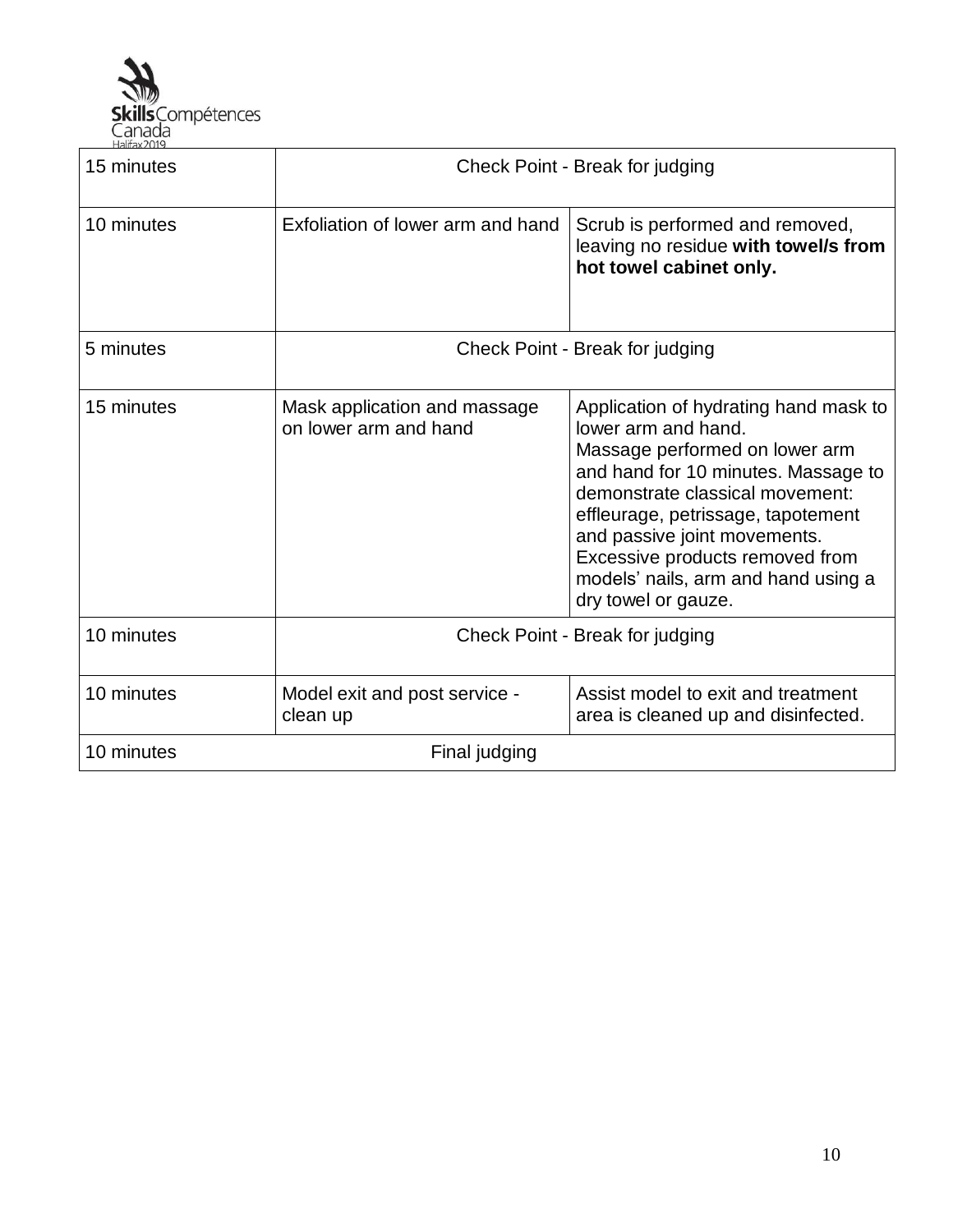

# **Creative Makeup Application**

# **Time allotted:** 3 hours **Model: Female Maximum mark: 30**

| <b>Starting time</b> |                                                                                                                                                    | Group |                                                                                                                                                                                                                                                                                                |
|----------------------|----------------------------------------------------------------------------------------------------------------------------------------------------|-------|------------------------------------------------------------------------------------------------------------------------------------------------------------------------------------------------------------------------------------------------------------------------------------------------|
| $9:00$ am            |                                                                                                                                                    | A     |                                                                                                                                                                                                                                                                                                |
| $1:30$ pm            |                                                                                                                                                    | B     |                                                                                                                                                                                                                                                                                                |
| <b>Time</b>          | <b>Task</b>                                                                                                                                        |       | <b>Skill checklist</b>                                                                                                                                                                                                                                                                         |
| 15 minutes           | Pre-service - Set up station for<br>makeup and welcome model                                                                                       |       | Treatment area, competitor and-model<br>are prepared for the service. Vision<br>board to be displayed at station.                                                                                                                                                                              |
| 5 minutes            |                                                                                                                                                    |       | Check Point - Break for judging                                                                                                                                                                                                                                                                |
| 10 minutes           | Base make-up to be applied to face                                                                                                                 |       | Foundation, powder, correction, and<br>highlighting to be applied.                                                                                                                                                                                                                             |
| 10 minutes           | Check point                                                                                                                                        |       |                                                                                                                                                                                                                                                                                                |
| 40 minutes           | Full creative make up application<br>to the face.<br>Creative makeup must support<br>Icelandic theme and vision board<br>must reflect makeup look. |       | Full face creative make up application<br>must include all of the makeup steps;<br>brow color, eye shadows, liquid or gel<br>or cream liner, mascara, artificial<br>lashes, blush, lip liner and lip color.<br>Creative make up according to the<br>theme and the competitors vision<br>board. |
| 15 minutes           | Check Point - Break for judging<br>Competitors will set up for nails                                                                               |       |                                                                                                                                                                                                                                                                                                |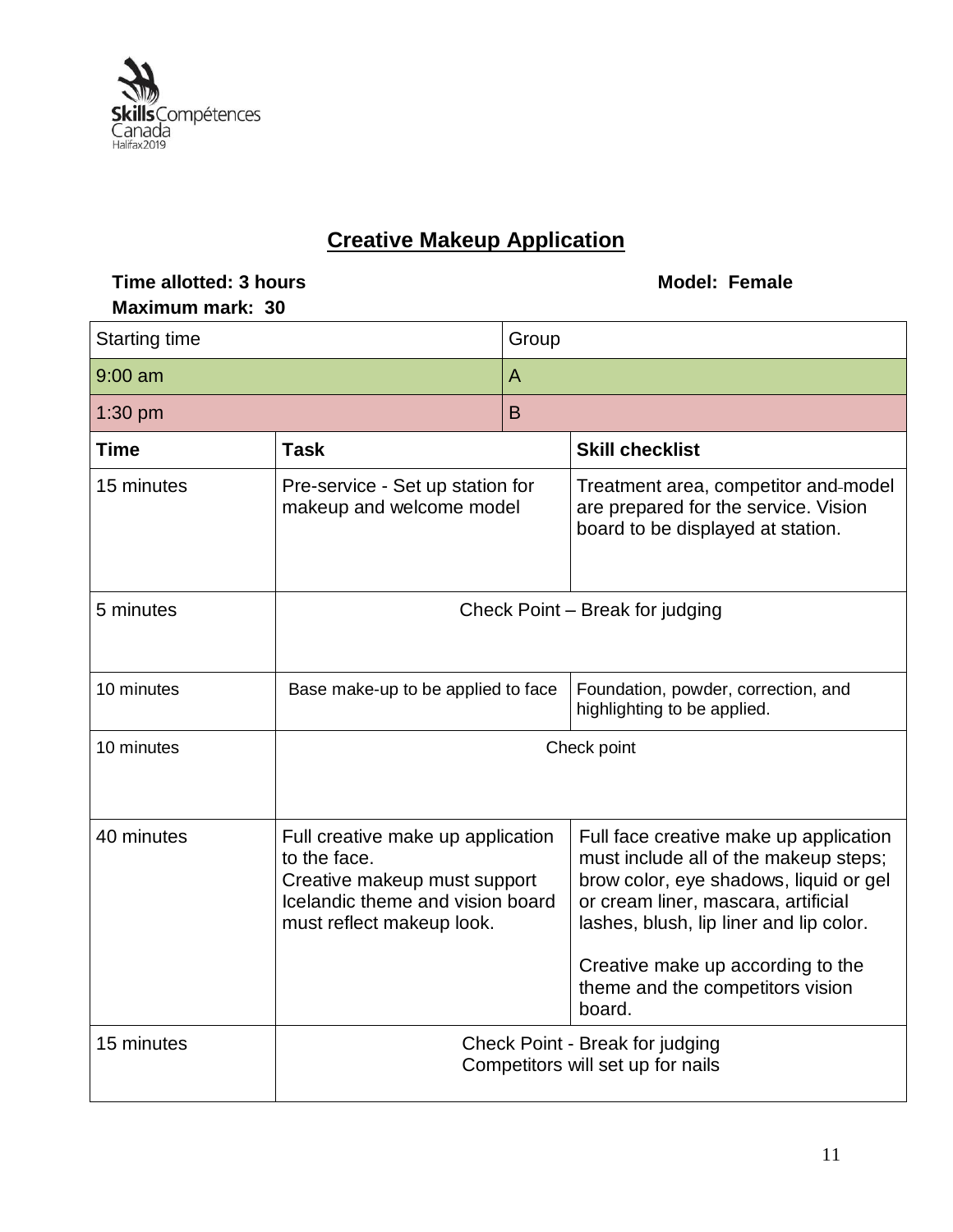

| 55 minutes | Full nail tips application and free<br>style nail art applied. Nail art to<br>compliment creative makeup and<br>be supported by vision board. | Competitor will attach all 5 nail tips to<br>natural nails.<br>Apply nail art to compliment the<br>makeup theme and vision board.<br>Use at least three techniques and<br>products on the 5 nails<br>Accessories must not cover the<br>face or impede the creative make<br>up judging |
|------------|-----------------------------------------------------------------------------------------------------------------------------------------------|---------------------------------------------------------------------------------------------------------------------------------------------------------------------------------------------------------------------------------------------------------------------------------------|
| 10 minutes |                                                                                                                                               | Check Point - Break for judging                                                                                                                                                                                                                                                       |
| 10 minutes | Model exit and post service clean<br>up                                                                                                       | Assist model to exit and treatment<br>area is cleaned up.                                                                                                                                                                                                                             |
| 10 minutes |                                                                                                                                               | <b>Final Judging</b>                                                                                                                                                                                                                                                                  |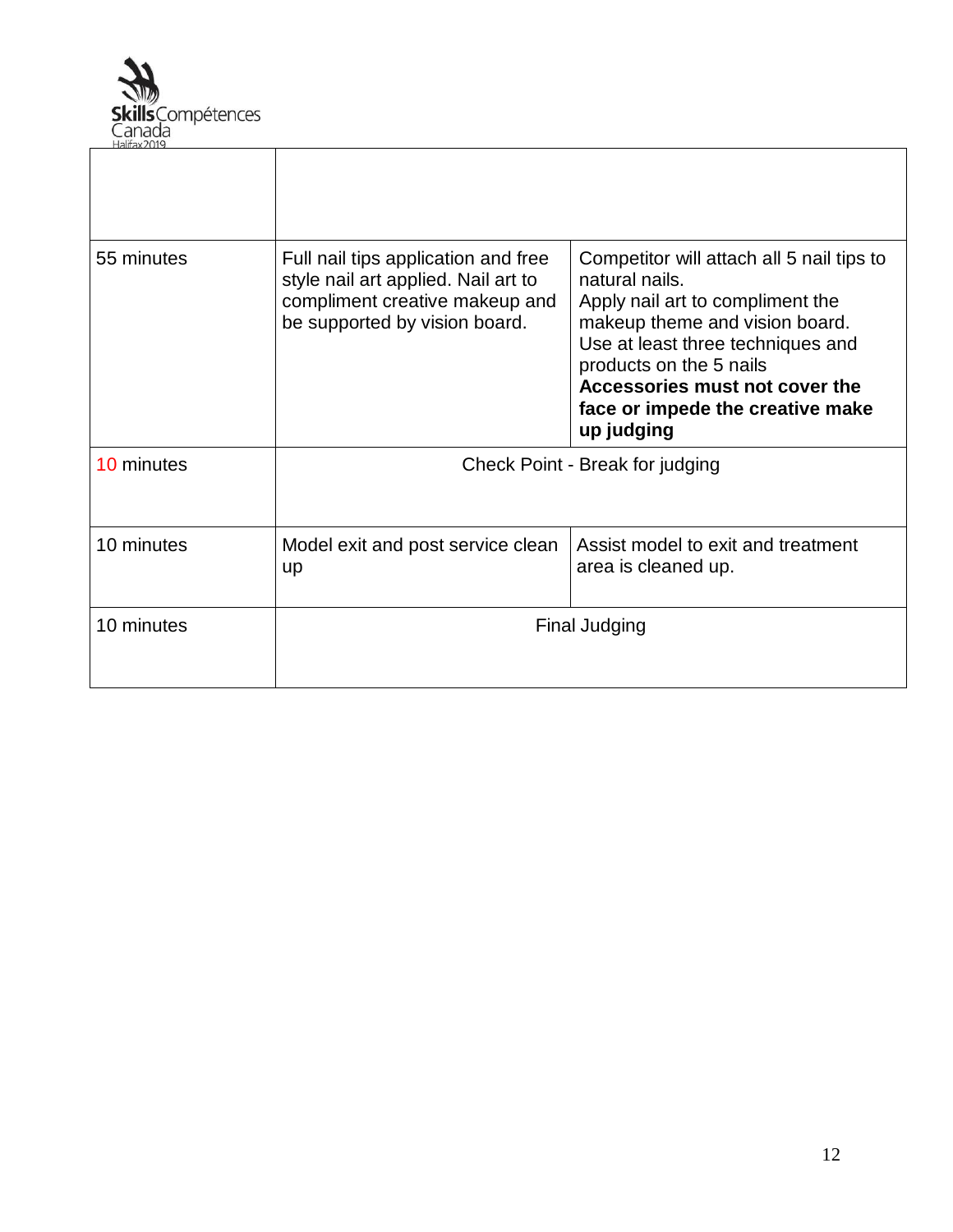

# **Body Therapy Treatment - Pedicure**

# **Time allotted:** 3 hours **Model: Female Maximum mark:** 20

| <b>Starting time</b> |                                                                                                                                         | Group          |                                                                                                                                                                                                                                                                                                                            |
|----------------------|-----------------------------------------------------------------------------------------------------------------------------------------|----------------|----------------------------------------------------------------------------------------------------------------------------------------------------------------------------------------------------------------------------------------------------------------------------------------------------------------------------|
| $9:00$ am            |                                                                                                                                         | B              |                                                                                                                                                                                                                                                                                                                            |
| $1:30$ pm            |                                                                                                                                         | $\overline{A}$ |                                                                                                                                                                                                                                                                                                                            |
| Time                 | <b>Task</b>                                                                                                                             |                | <b>Skill checklist</b>                                                                                                                                                                                                                                                                                                     |
| 10 minutes           | Pre-service set up                                                                                                                      |                | Treatment area and competitor is<br>prepared for pedicure.                                                                                                                                                                                                                                                                 |
| 10 minutes           | Model installation, client<br>consultation and preparation.                                                                             |                | Model is greeted and therapist offers<br>assistance and care as needed.<br>Model and therapist undergo a<br>consultation to ensure no<br>contra-indications.<br>Model is prepared for treatment of<br>lower leg and foot. Model should<br>change into client wrap to cover waist<br>and thigh area, but can keep shirt on. |
| 10 minutes           | Judging check point.<br>Judges will assess consultation forms and findings to the model's foot<br>condition, and any contraindications. |                |                                                                                                                                                                                                                                                                                                                            |
| 10 minutes           | Soaking and assisting client to the<br>treatment table.                                                                                 |                | Both feet are to be soaked. Competitors<br>may show variations of this technique.<br>Feet must be soaked for 5 minutes.<br>Assist client to treatment table.                                                                                                                                                               |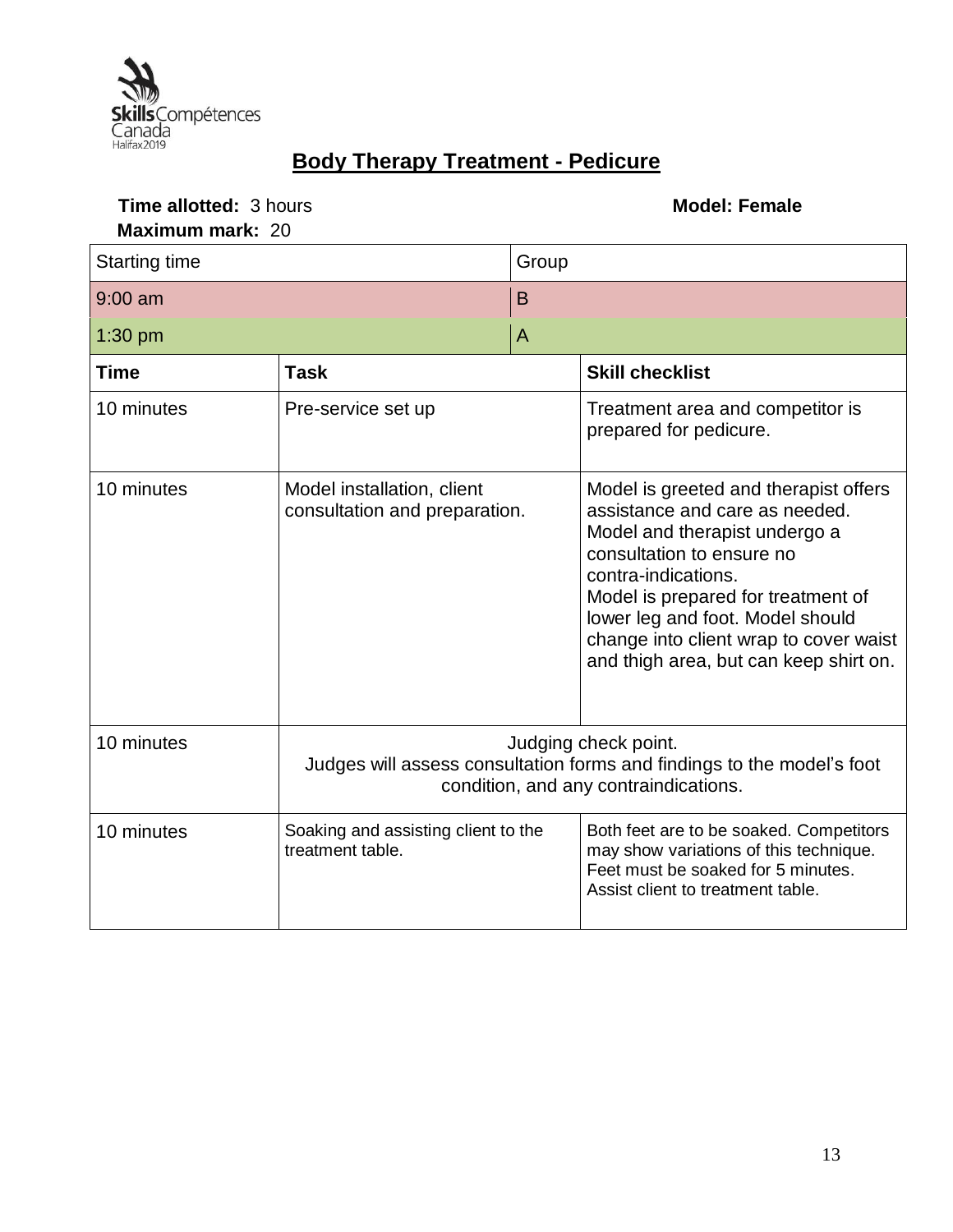

| 40 minutes | Foot and nail work            | Clipping, nail filing, cuticle work, foot<br>filing, and nail buffing to be<br>completed on both feet.<br>No cuticle oil to be applied during<br>this component.<br>Steps may vary, but must follow a |  |
|------------|-------------------------------|-------------------------------------------------------------------------------------------------------------------------------------------------------------------------------------------------------|--|
|            |                               | logical sequence.                                                                                                                                                                                     |  |
| 15 minutes | Check Point for judging       |                                                                                                                                                                                                       |  |
| 15 minutes | Lower leg and foot massage    | Cuticle oil to be applied to the nails,<br>followed by 10 minute massage of lower<br>leg and foot. Must demonstrate<br>effleurage and petrissage movements.                                           |  |
| 15 minutes | Application of mask           | Mask applied to foot and ankle wrapped<br>in a foot bag left on for 5 minutes and<br>then removed. No moisture residue of<br>massage cream under free edge. Nails<br>are to be prepared for polish.   |  |
| 10 minutes | Check point for judging       |                                                                                                                                                                                                       |  |
| 20 minutes | Polish application            | Base coat, red nail varnish, and top<br>coat to be applied to all ten toes.                                                                                                                           |  |
|            |                               | No clean up allowed during this<br>component.                                                                                                                                                         |  |
| 15 minutes | Judging check point           |                                                                                                                                                                                                       |  |
| 10 minutes | Final clean up and model exit | Model exit is professional.<br>Competition area is cleaned and<br>disinfected.                                                                                                                        |  |